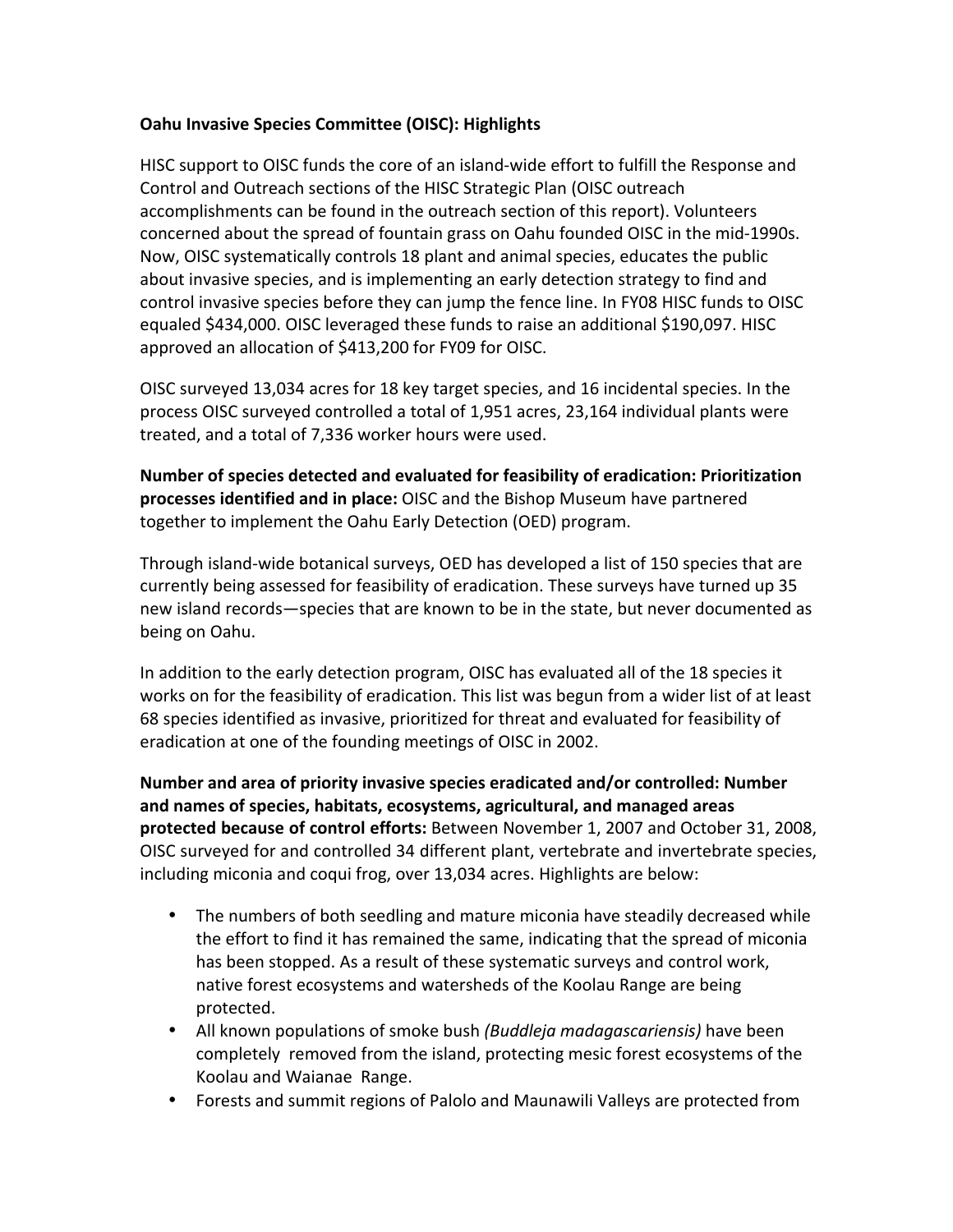Himalayan blackberry *(Rubus discolor)*. This species of blackberry is only found in Palolo Valley and was creeping toward the native forests of the Koolau summit. OISC has been systematically controlling it, removing 3,151 plants over 128 acres during the reporting period.

• OISC has protected homes and natural areas along the Waianae coast from the increased risk of fire that an invasion of fountain grass would bring. OISC monitors and controls all populations west of Punchbowl and north of Lanikai.

## **Implementation of the priority response and control actions of the aquatic invasive** species, WNV, coqui frog, and red imported fire ant plans

In accordance with Section 194-2 (a)  $(4)$ , HRS, OISC aims to reduce and control coqui frog infestations on public lands that are near or adjacent to communities by working with the HDOA to keep all coqui frogs off Oahu. Control efforts implemented between 2004 and 2006, removed the Island's only naturalized population of coqui frogs. No frog has been heard there since November of 2006. However, coqui frogs are continually reintroduced to Oahu via plants imported from coqui-infested areas on the Big Island. OISC did the following during 2008 to keep public lands and residential areas on Oahu free of coqui frogs:

- In conjunction with HDOA, monitored nurseries that import plants from coquiinfested areas on other islands.
- Hand captured four frogs at the nurseries, before they were spread via plants.
- Cooperated with HDOA to conduct spray operations at a nursery with a more serious infestation.
- Spoke to night shift workers at retail garden stores to encourage them to report coqui frogs if heard.
- Responded to reports of coqui frogs from the general public. OISC personnel verified individual coqui frogs and removed them from Waialua, Mililani and Aiea.

## **Other accomplishments:**

OISC received a "2008 Special Achievement in GIS" award from ESRI, the leading geographic information system software company. OISC was among 170 awardees chosen from more than 100,000 ESRI user sites worldwide "in recognition of their outstanding work in the GIS field."